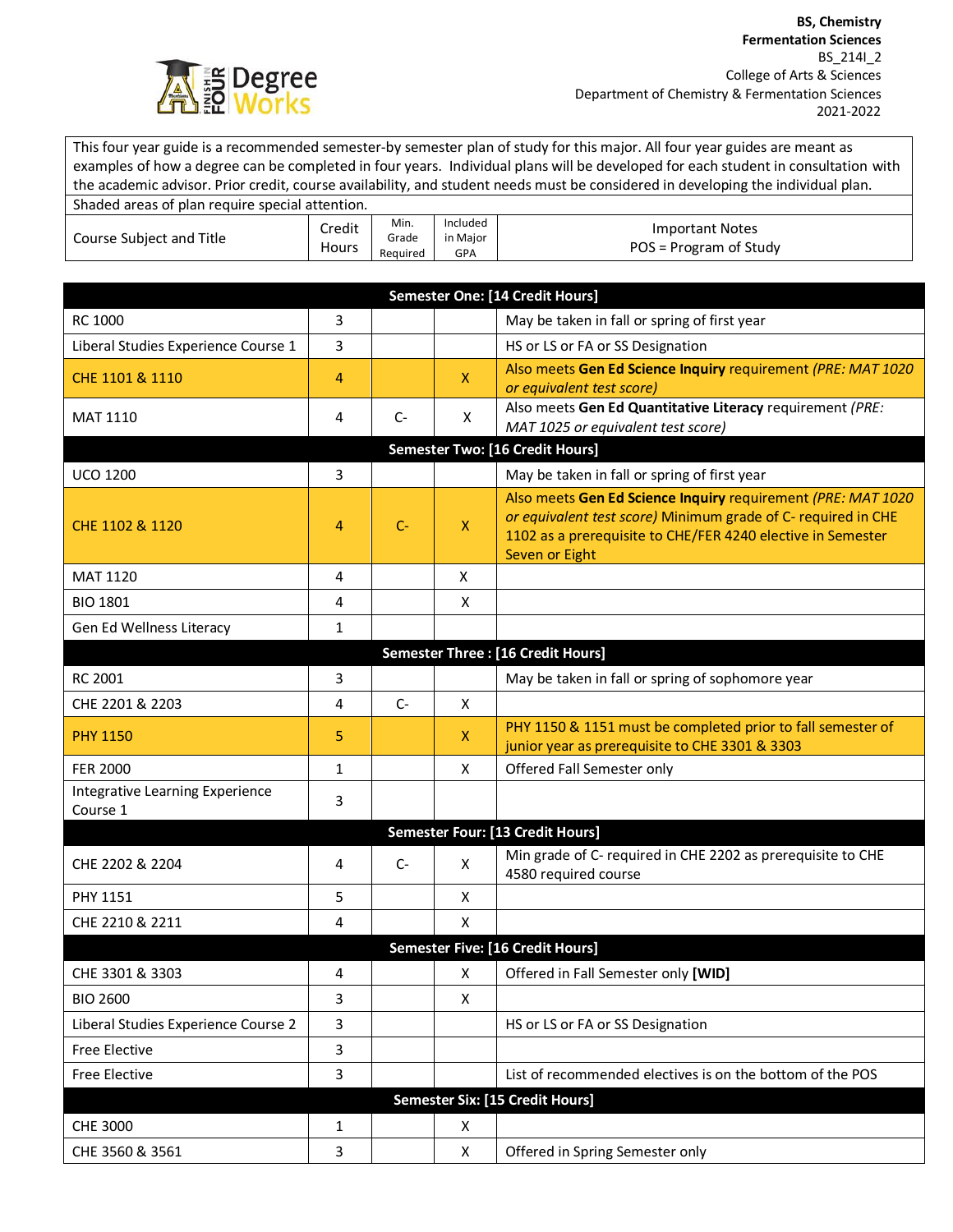

This four year guide is a recommended semester-by semester plan of study for this major. All four year guides are meant as examples of how a degree can be completed in four years. Individual plans will be developed for each student in consultation with the academic advisor. Prior credit, course availability, and student needs must be considered in developing the individual plan.

| Shaded areas of plan require special attention. |                        |                           |                             |                                                                                                                                     |
|-------------------------------------------------|------------------------|---------------------------|-----------------------------|-------------------------------------------------------------------------------------------------------------------------------------|
| Course Subject and Title                        | Credit<br><b>Hours</b> | Min.<br>Grade<br>Required | Included<br>in Major<br>GPA | <b>Important Notes</b><br>POS = Program of Study                                                                                    |
|                                                 |                        |                           |                             |                                                                                                                                     |
| <b>BIO 3308</b>                                 | 4                      |                           | X                           |                                                                                                                                     |
| <b>FER 3200</b>                                 | 3                      |                           | X                           | Offered in Spring Semester only                                                                                                     |
| Integrative Learning Experience<br>Course 2     | 3                      |                           |                             | HS or LS or FA or SS Designation                                                                                                    |
| Gen Ed Wellness Literacy Course                 | $\mathbf 1$            |                           |                             |                                                                                                                                     |
|                                                 |                        |                           |                             | Semester Seven: [17-18 Credit Hours]                                                                                                |
| CHE 3404                                        | 3                      |                           | X                           | Offered in Fall Semester only                                                                                                       |
| <b>CHE 4000</b>                                 | 1                      |                           | X                           | <b>CAPSTONE</b>                                                                                                                     |
| CHE 4580 & 4581                                 | 4                      |                           | X                           |                                                                                                                                     |
| <b>Fermentation Elective 1</b>                  | $3 - 4$                |                           | X                           |                                                                                                                                     |
| Liberal Studies Experience Course 3             | 3                      |                           |                             |                                                                                                                                     |
| <b>Free Elective</b>                            | 3                      |                           |                             | List of recommended electives is on the bottom of the POS                                                                           |
|                                                 |                        |                           |                             | Semester Eight: [12-13 Credit Hours]                                                                                                |
| Integrative Learning Experience<br>Course 3     | 3                      |                           |                             |                                                                                                                                     |
| <b>Fermentation Elective 2</b>                  | $3 - 4$                |                           | X                           |                                                                                                                                     |
| Liberal Studies Experience Course 4             | 3                      |                           |                             | HS or LS or FA or SS Designation                                                                                                    |
| <b>Free Elective</b>                            | 3                      |                           |                             |                                                                                                                                     |
| <b>Free Elective</b>                            | $0 - 1$                |                           |                             | Take enough hours to reach the minimum 120 required for the<br>degree; List of recommended electives is on the bottom of the<br>POS |

| <b>General Requirements Summary</b>                      |         |                     |             |     |  |  |  |
|----------------------------------------------------------|---------|---------------------|-------------|-----|--|--|--|
| Minimum<br>Gen Ed.<br><b>Total Hours</b><br><b>Hours</b> |         |                     | Minimum     |     |  |  |  |
|                                                          | Writing | Major GPA           | Overall GPA |     |  |  |  |
| 120                                                      | 44      | RC 1000 and RC 2001 | 2.0         | 2.0 |  |  |  |

**All CHE courses and all courses in Major Requirements area on Program of Study count in major GPA.**